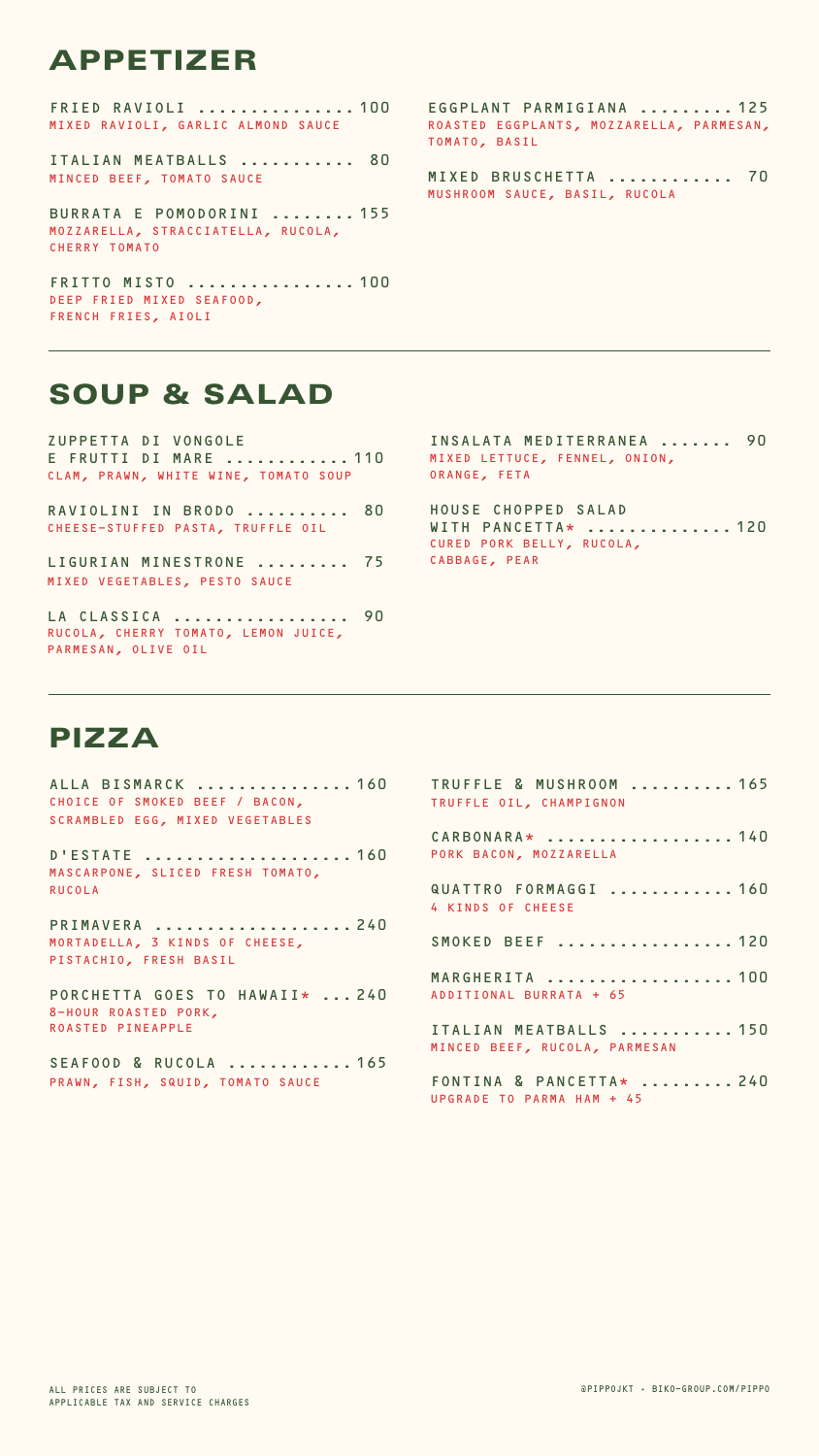#### @PIPPOJKT • BIKO-GROUP.COM/PIPPO

| SPAGHETTI TUNA & CHERRY TOMATOES  125<br>TUNA CHUNK, GREEN OLIVE, CAPER, GARLIC, CHILI FLAKE |  |
|----------------------------------------------------------------------------------------------|--|
| TAGLIATELLE WITH ZUCCHINI & PRAWNS  145<br>TOPPED WITH CHILI                                 |  |
| CHOICE OF SMOKED BEEF / BACON, PARMESAN                                                      |  |
| NORWEGIAN SMOKED SALMON, FISH-STUFFED PASTA, TOMATO CREAM SAUCE                              |  |
| RED WINE, CREAM, PARMESAN                                                                    |  |

| CHOICE OF RAGÚ / PESTO SAUCE                                                                   |  |
|------------------------------------------------------------------------------------------------|--|
| MARINATED SQUID, BLACK INK SAUCE                                                               |  |
| ITALIAN SEMI-HARD CHEESE, SLICED BLACK TRUFFLE                                                 |  |
| 4 KINDS OF CHEESE                                                                              |  |
| PANSOTTI WITH TRUFFLE & MUSHROOM SAUCE  235<br>MUSHROOM AND RICOTTA-STUFFED PASTA, TRUFFLE OIL |  |

# 'S SIGNATURE PASTA

RISOTTO GAMBERI E LIMONE..... 145 SPICY PRAWN, LEMON CREAM SAUCE

RISOTTO ALLA BOLOGNESE ...... 155 MINCED BEEF, TOMATO SAUCE, ITALIAN HERBS

RISOTTO ALLA PESCATORA ...... 195 MIXED SEAFOOD, TOMATO CREAM SAUCE

### RISOTTI

RISOTTO BlACK INK ........... 195 MARINATED SQUID, BLACK INK SAUCE

RISOTTO WITH TRUFFLE & MUSHROOM SAUCE ............ 235 TRUFFLE OIL, CHAMPIGNON, CREAM SAUCE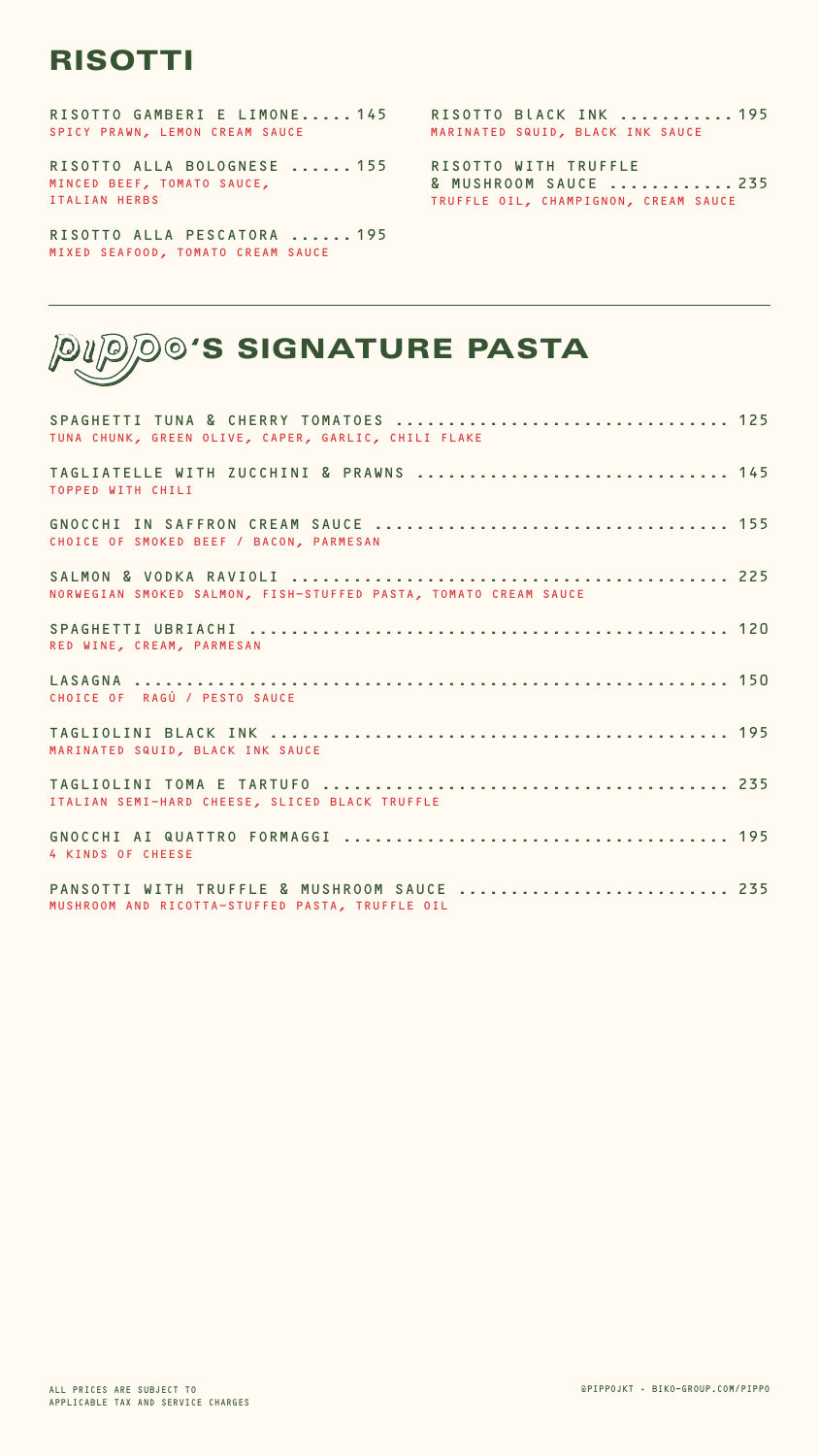#### @PIPPOJKT • BIKO-GROUP.COM/PIPPO

#### Build Your Own Pasta

| SMOKED BEEF / BACON   | 30             |
|-----------------------|----------------|
| CHICKEN               | 30             |
| CLAM                  | 30             |
| TUNA CHUNK            | 4 <sub>0</sub> |
| PRAWN                 | 4 <sub>0</sub> |
| PORK SAUSAGE          |                |
| (TRADITIONAL / SPICY) |                |

| SQUID           | 40 |
|-----------------|----|
|                 |    |
| TRUFFLE OIL  30 |    |
| BLACK OLIVE  20 |    |
| MUSHROOM        |    |

POMODORO TOMATO, BASIL, GARLIC

RAGÙ MINCED BEEF, TOMATO, BASIL, GARLIC, CELERY, ONION

PESTO BASIL LEAVES, PARMESAN, PINE NUTS, GARLIC, OLIVE OIL

AMATRICIANA CHOICE OF SMOKED BEEF / BACON, TOMATO SAUCE, WHITE WINE, CHILI

ARRABBIATA TOMATO, GARLIC, BLACK OLIVES, CHILI LIMONE CREAM, LEMON, BUTTER, CHILI

ROMAN-STYLE CARBONARA CHOICE OF SMOKED BEEF / BACON, EGG, BLACK PEPPER, PARMESAN

VONGOLE CLAM, CHOPPED TOMATO, GARLIC, PARSLEY, WHITE WINE

AI FUNGHI BIANCA MUSHROOM, PARSLEY, GARLIC, WHITE WINE, CREAM

AGLIO OLIO E PEPERONCINO GARLIC, CHILI, OLIVE OIL

## CHOOSE THE SAUCE

### CHOOSE THE PASTA

### ADD-ONS

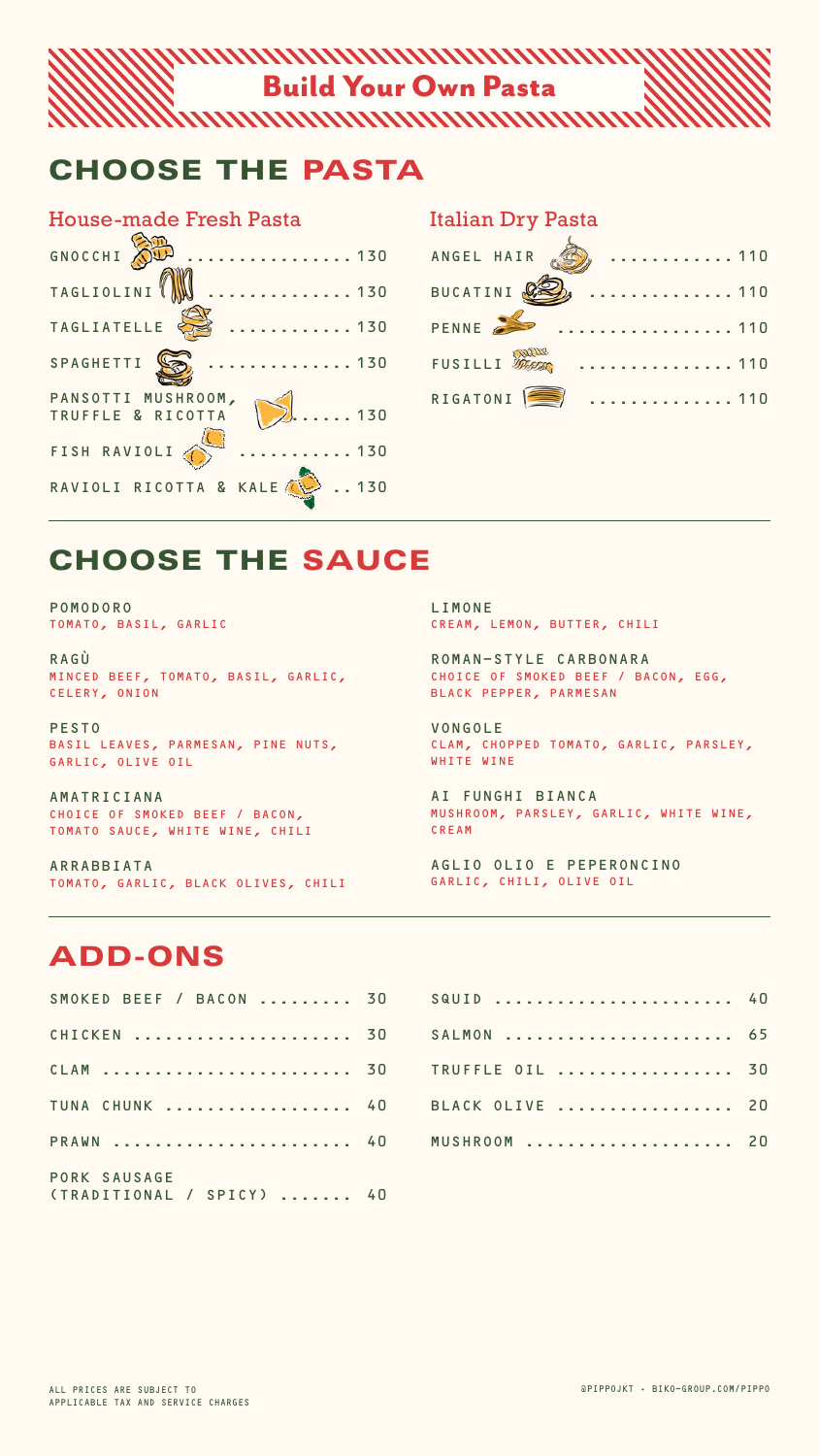#### @PIPPOJKT • BIKO-GROUP.COM/PIPPO

SALAME DI CIOCCOLATO ........ 65 BISCUIT, CACAO, SUGAR, BUTTER, DARK CHOCOLATE

FRAGOLE CON PANNA ........... 90 STRAWBERRY SALAD, ROASTED ALMOND, VANILLA CREAM

SWEET PIZZA ................. 110 BANANA, CARAMEL CUSTARD, SOUR CREAM, VANILLA GELATO

LYCHEE & MINT GRANITA ....... 55 LYCHEE SYRUP, MINT LEAVES, LEMON, CRUSHED ICE

MACEDONIA CON GELATO ........ 75 MIXED FRUIT SALAD, ROASTED ALMOND, VANILLA GELATO

PANNA COTTA AL CAFFÈ ........ 60 CHOICE OF CARAMEL / CHOCOLATE SAUCE

TIRAMISÙ .................... 80 LADYFINGER, ESPRESSO, MASCARPONE, LIQUEUR

TIRAMISÙ (SHARING SIZE) ..... 395 PRE-ORDER 2 DAYS PRIOR TO PICK-UP DATE

GELATO PLEASE APPROACH THE STAFF FOR OUR DAILY SELECTIONS

### DESSERT

CHEESE & COLD CUTS PLATTER\* 250 SELECTIONS OF CHEESE AND CURED MEAT, DRIED FRUITS, HONEY

FIORENTINA STEAK ...... 150/100GR USDA PRIME BEEF IN FIORENTINA CUT, ROASTED BABY POTATO, MIXED SALAD

> PROSCIUTTO E MELONE\* ........ 195 PARMA HAM, ROCKMELON

STEAK ....................... 365 225 GR ANGUS BEEF RIB-EYE, FRENCH FRIES, MIXED SALAD

PORCHETTA\* .................. 350 8-HOUR ROASTED PORK, ROASTED PINEAPPLE, ROASTED BABY POTATO, MIXED SALAD

LAMB CHOP ................... 325 MARINATED IN GREEK YOGHURT, ROASTED BABY POTATO, MIXED SALAD

VEAL IN TRUFFLE & MUSHROOM SAUCE ............ 275 SERVED WITH FRENCH FRIES

GRILLED CHICKEN ............. 160 HALF CHICKEN, MASHED POTATO, MIXED SALAD

LEMON BUTTER CHICKEN ........ 125 PAN-SEARED CHICKEN BREAST, MASHED POTATO, MIXED SALAD

NORWEGIAN PAN-SEARED SALMON 215 160 GR SALMON, CREAMED SPINACH, MIXED SALAD

# GRILLED / MAINS

### COLD CUTS & CHEESE

CHEESE PLATTER .............. 180 SELECTIONS OF CHEESE, HONEY, DRIED FRUITS, GHERKIN

```
COLD CUTS PLATTER* .......... 195
SELECTIONS OF CURED MEAT.
HOUSE-MADE FOCACCIA
```